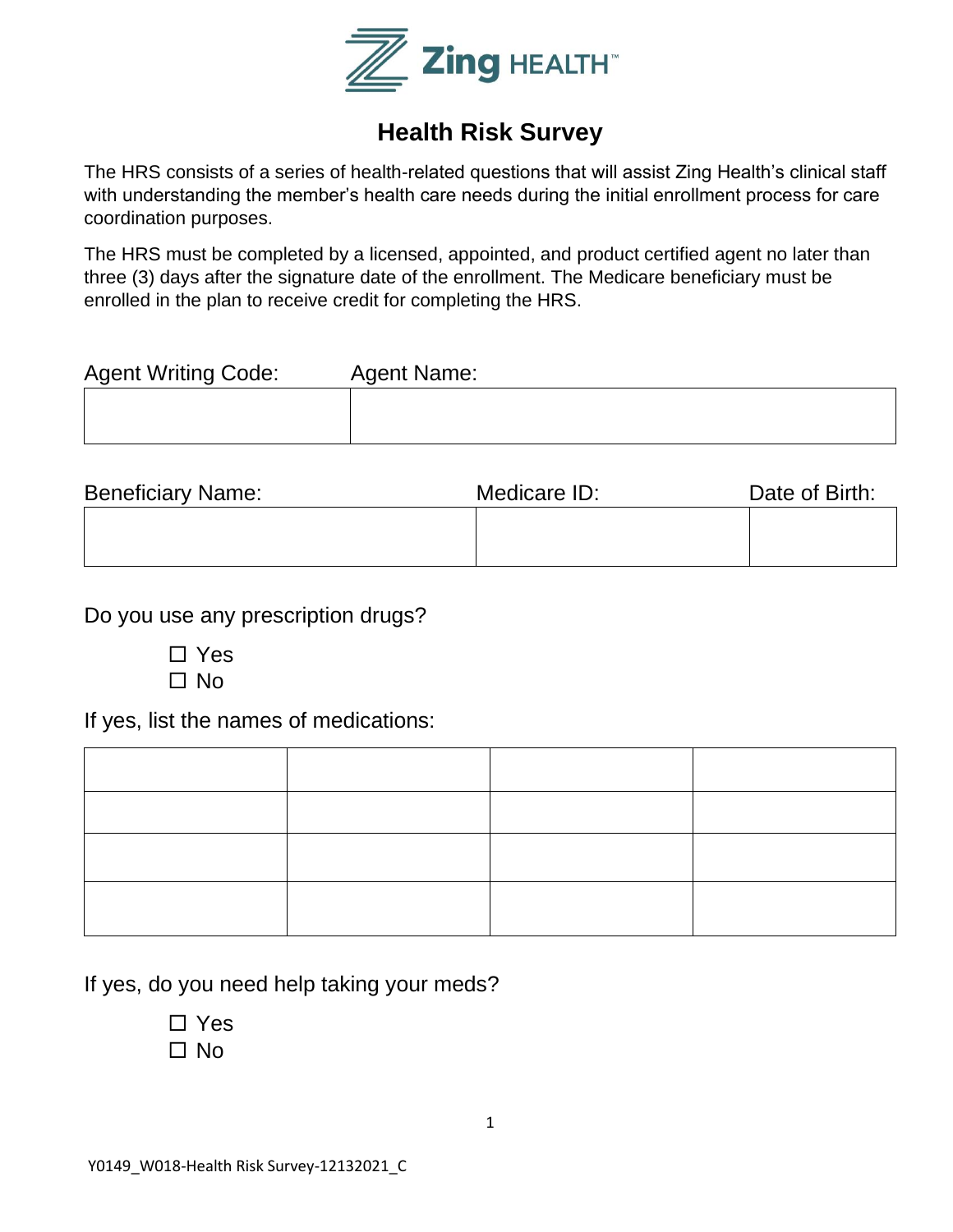

| <b>Beneficiary Name:</b> | Medicare ID: | Date of Birth: |  |
|--------------------------|--------------|----------------|--|
|                          |              |                |  |
|                          |              |                |  |

Are your current medications listed as covered medications by Zing?

□ Yes  $\Box$  No

If no, list the names of medications not covered by Zing:

Do you have one or more of the following conditions?

 $\square$  Diabetes

□ Chronic Heart Failure

□ Cardiovascular Disorder

 $\Box$  None of the above

Do you use durable medical equipment including but not limited to a cane, wheelchair, walker, or oxygen?

> □ Yes  $\Box$  No

If yes, enter the Name and Phone Number of Your DME Provider(s) and which item(s) they provide?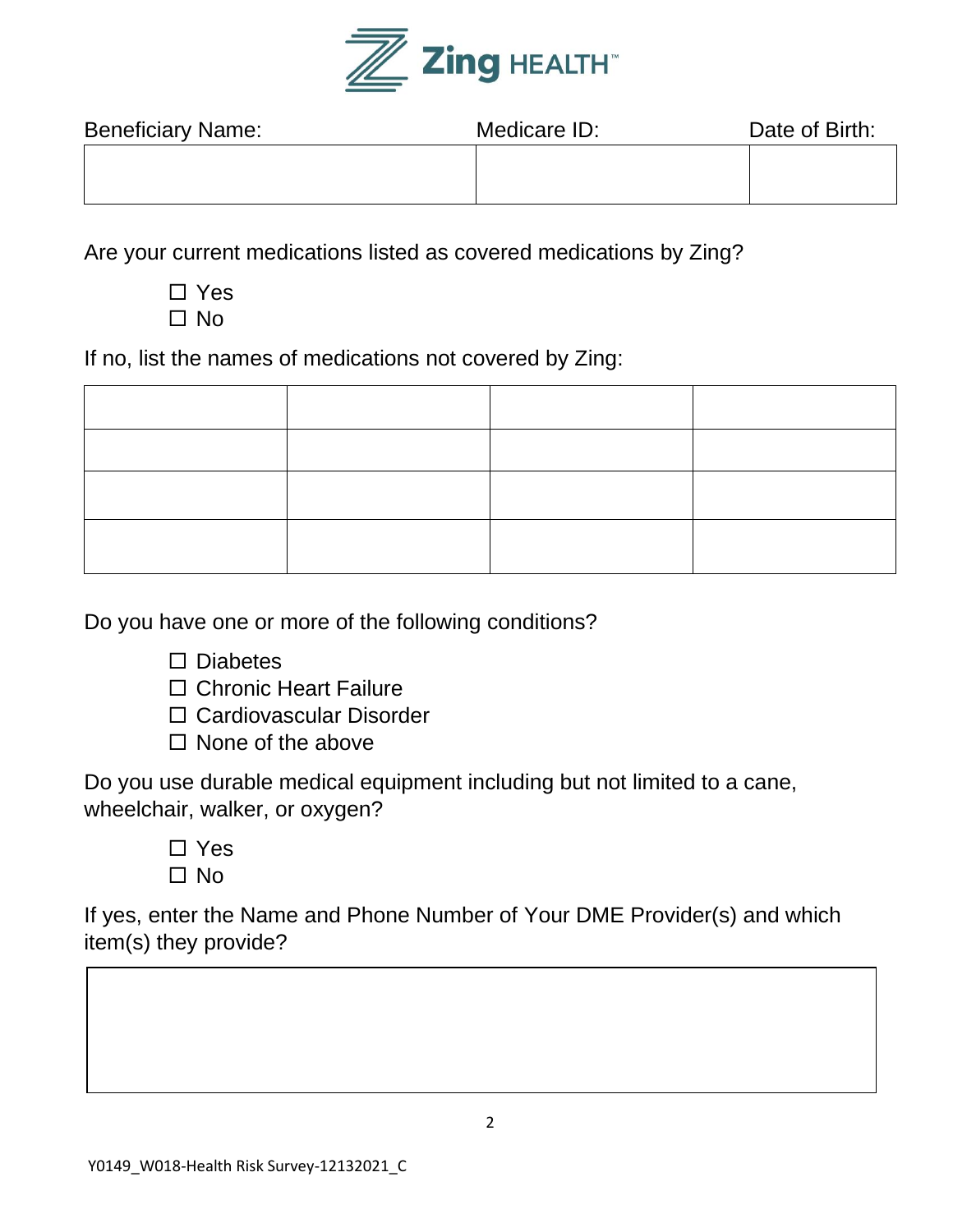

| <b>Beneficiary Name:</b> | Medicare ID: | Date of Birth: |  |
|--------------------------|--------------|----------------|--|
|                          |              |                |  |
|                          |              |                |  |

| Questions                                                       | Yes | <b>No</b> |
|-----------------------------------------------------------------|-----|-----------|
| Do you need the help of another person for mobility purposes,   |     |           |
| such as walking across the room?                                |     |           |
| During the past month, have you been bothered by feeling        |     |           |
| down, depressed, or hopeless?                                   |     |           |
| Do you feel like you need any help with managing your health    |     |           |
| problems?                                                       |     |           |
| Do you have balance issues or trouble hearing?                  |     |           |
| Do you receive, or do you need assistance from another          |     |           |
| person for medications, meal preparations, housekeeping,        |     |           |
| laundry, telephone, shopping or managing finances?              |     |           |
| During the past month, have you experienced a lack of           |     |           |
| interest or pleasure with doing things that you like?           |     |           |
| Do you smoke or use tobacco?                                    |     |           |
| Do you drink alcohol?                                           |     |           |
| An advance directive (living will) tells others how you want to |     |           |
| be cared for if you are unable to make your own choices         |     |           |
| about health care in the                                        |     |           |
| Do you have a scheduled appointment/procedure within 30         |     |           |
| days of your effective date?                                    |     |           |
| Did you change your Primary Care Provider (PCP) when you        |     |           |
| enrolled into a Zing Health plan?                               |     |           |

The next two questions are related to the members cognitive ability.

Who is the current President of the United States?

What is the current year?

Agent Signature: Date: Date: Date: Date: Date: Date: Date: Date: Date: Date: Date: Date: Date: Date: Date: Date: Date: Date: Date: Date: Date: Date: Date: Date: Date: Date: Date: Date: Date: Date: Date: Date: Date: Date: D